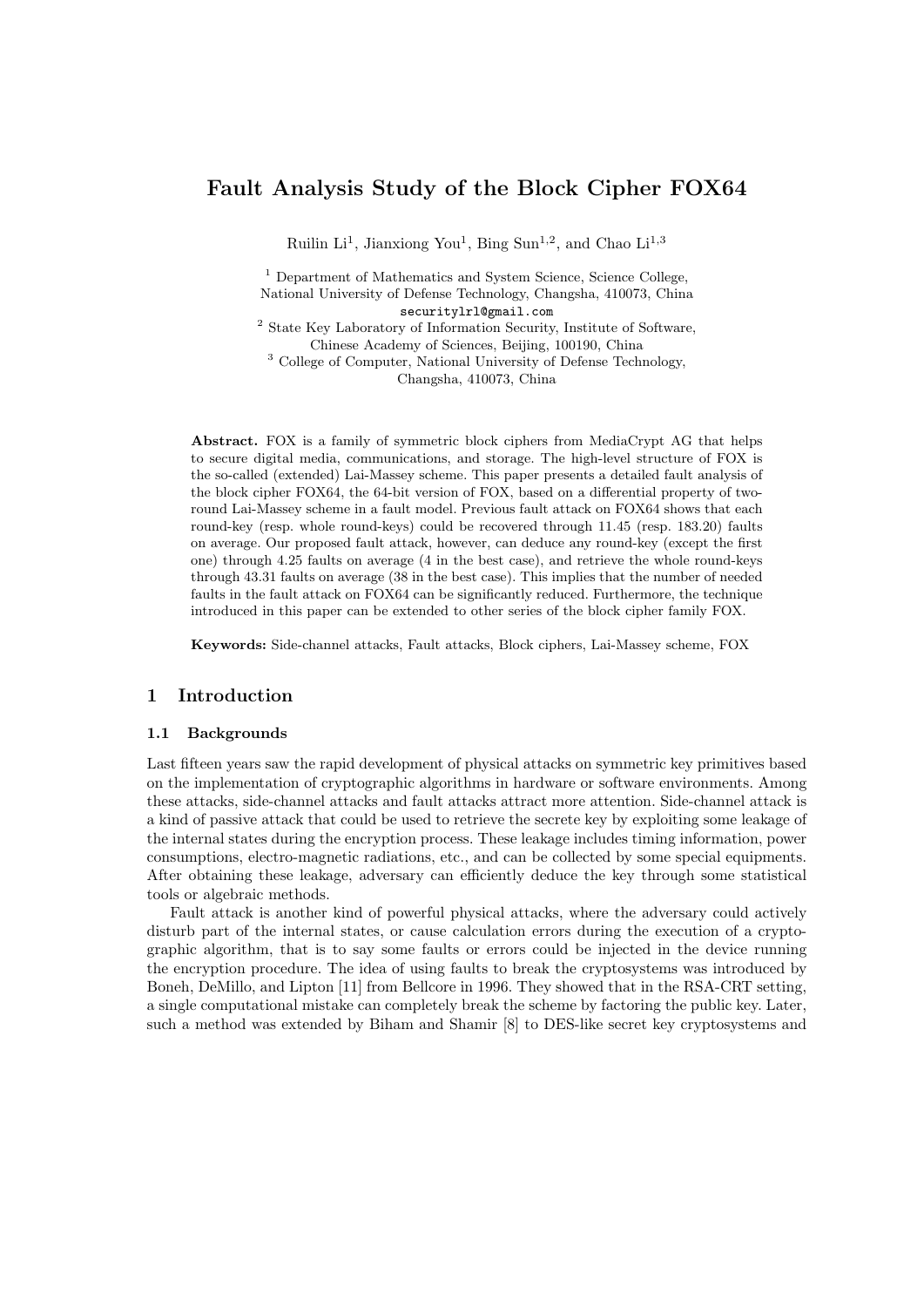referred as Differential Fault Analysis. Since then, fault attacks have been used to attack many other symmetric key ciphers.

### **1.2 Related Works**

**Fault Attacks on Block Ciphers.** Besides DES-like (Feistel structure) block ciphers, many research concentrate applying fault attacks against other kinds of block ciphers that adopt (generalized) unbalanced Feistel structure, SPN structure or Lai-Massey structure. For instance, among fault based attacks on AES  $[1, 10, 14, 16, 17, 24, 30-32, 36]$ , the works in  $[31]$  show the feasibility of extracting the 128-bit key through one single byte fault under Piret's attack model [32]. And by studying the properties of mixing operations  $(\oplus, \boxplus, \odot)$  on different groups, a fault attack on the nice block cipher IDEA was carefully analyzed in [15].

**Faults Attacks on Stream Ciphers.** Hoch and Shamir firstly applied fault based attack to several stream ciphers [19], including LFSR-based traditional ciphers (schemes based on memoryless filters and combiners, such as LILI-128 and Sober) and RC4 etc. in 2004. Then in 2005, Biham et al. investigated impossible fault and differential fault analysis of RC4 [9]. However, those fault attacks do not work in general for stream ciphers that use combiners with memory. This problem was later solved in [4] by Armknecht and Meier who developed fault attacks against general combiners with memory based on LFSRs (see e.g. E0 and SNOW 2.0). More recently, many winners of the stream ciphers from eSTREAM project, such as Trivium, Rabbit, HC-128, were also shown to be suffered from fault attacks [7, 20, 21, 25, 26].

**Fault Models and Implementation Aspects.** When applying fault attacks, it is usually assumed that the adversary could inject faults during a calculation of the encryption (decryption) algorithm, thus the fault model (the location and timing of fault injection, and the values of faults) is the main issue that one must take into account. Many ingredients influence the model, such as the inner structure, the data register, the powerful equipments possessed by the adversary, etc. In fact, there are many ways of performing a fault attack [2, 3, 5, 18, 35], such as glitch attack, light attack, magnetic attack, etc. These methods could induce faults at bit, byte or even multi-bytes levels.

**Countermeasures.** Another important issue of fault attacks is the countermeasures. Compared with the existing fault attacks on various ciphers, the countermeasures seem to belong to another independent field, and there are many general countermeasures (hardware or software oriented) [6, 23, 29, 33, 34] for protecting ciphers from fault attacks. The main principle is to provide inherent resistance to prevent specific transient fault, or to offer redundant calculation for error detection. However, as demonstrated in [12, 27], providing countermeasures against fault attacks of block ciphers maybe a challenging and hard task.

### **1.3 Main Contribution and Outline of This Paper**

**FOX and Previous Fault Attack.** FOX [22], also known as IDEA-NXT, is a family of block ciphers designed by Junod and Vaudenay. It offers a flexible, scalable platform that ensures optimal usage across a diverse range of devices and applications, and helps to secure digital media, communications, and storage. The block size of FOX is either 64-bit or 128-bit, both of which have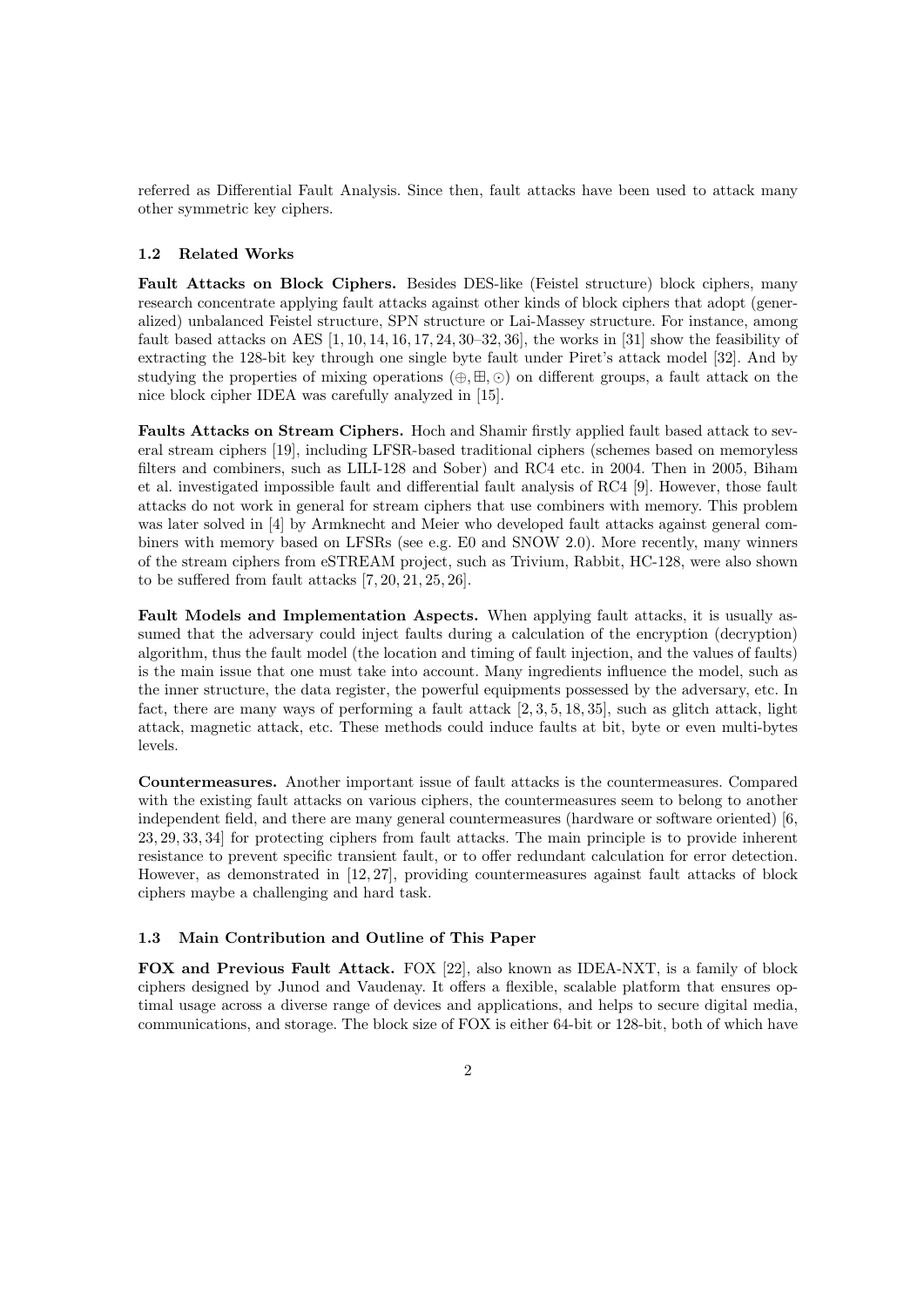a variable key length ranging from 8 to 256 bits. The high-level structure of FOX is the so-called (extended) Lai-Massey scheme, whose provable security had been carefully studied in [28, 37]. The round function is of SPS-type with three layers of round key addition, which could meanwhile provide its security against differential and linear cryptanalysis.

Another feature of FOX is its key schedule, as has been declaimed in [22]. Unlike most other block ciphers, given any single or even several round-keys of FOX, it is hard to invert the round-key generation process to obtain the master key. Due to this, any adversary that basing fault attacks to deduce the secrete key has to retrieve the whole round-keys, which implies that the number of faults injected must be large. In fact, this has been verified by Breveglieri, Koren, and Maistri in [13], where they introduced a first fault attack on FOX64, the 64-bit version of FOX, and demonstrated that one round-key could be recovered by 11*.*45 faults on average in the random byte fault model, and the whole round-keys could be recovered by 183*.*20 faults on average.

**Main Contribution.** This paper presents a detailed fault analysis of FOX64, and proposes an improved fault attack. This is mainly based on an observation of *a differential property of two round Lai-Massey scheme in a fault model*. Using the proposed method, faulty ciphertexts that are obtained when faults are injected in the *i*-th round can be used twice (previous fault attack use those ciphertexts only once for deducing the *i*-th round-key): one for deducing the  $(i + 1)$ -th round-key, and the other for deducing the *i*-th round-key, thus the number of needed faults are significantly reduced. The simulation result shows that the 64-bit round-key could be revealed by 4*.*25 faults on average, and the whole round-keys can be deduced through only 43*.*31 faults on average. Furthermore, such a method could be generalized to other series of the block cipher family FOX.

**Outline.** The outline of this paper is as follows: we begin with a brief description of FOX in Section 2, and then present some properties of the components of FOX in Section 3. The previous fault attack is described in Section 4, and our improved fault attack is presented in Section 5. Section 6 demonstrates experimental results, and finally, Section 7 is the conclusion.

## **2 Description of the Block Cipher FOX**

This section briefly describes FOX64, for other series, one can refer [22].

### **2.1 Encryption of FOX64**

FOX64 has a 64-bit block size and a 128-bit key length. It iterates 15 times the round transformation **lmor64**, as illustrated in Fig.1, followed by a final round transformation called **lmid64**.

The round transformation **lmor64**, which employs a Lai-Massey scheme, transforms a 64-bit input  $x_{(64)}$  and a 64-bit round key  $rk_{(64)}$  into a 64-bit output  $y_{(64)}$ , which is defined as

$$
y_{(64)} = \text{lmor}64(x_{l(32)} \| x_{r(32)}, r k_{(64)})
$$
  
=  $\text{or}(x_{l(32)} \oplus \text{f}32(x_{l(32)} \oplus x_{r(32)}, r k_{(64)})) \| (x_{r(32)} \oplus \text{f}32(x_{l(32)} \oplus x_{r(32)}, r k_{(64)})),$ 

where f32 is the round function, and **or** is an orthomorphism.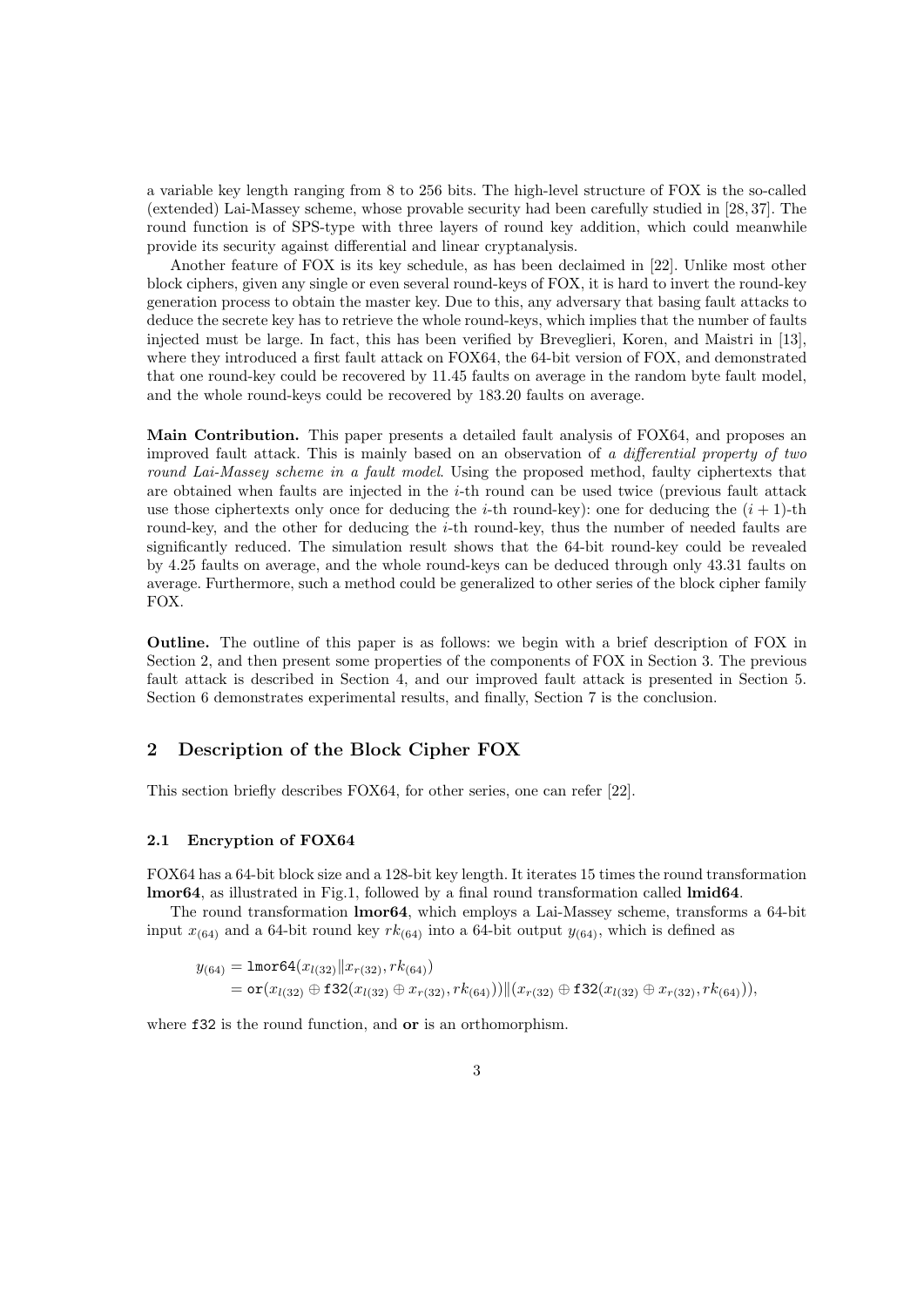

**Fig. 1.** Round transformation **lmor64**



The orthomorphism **or** is a function that takes a 32-bit input  $x_{(32)}$  and returns a 32-bit output  $y_{(32)}$ , as illustrated in Fig.2, which is defined by a simple Feistel transformation as

$$
y_{l(16)}||y_{r(16)} = \mathbf{or}(x_{l(16)}||x_{r(16)}) = x_{r(16)}||(x_{l(16)} \oplus x_{r(16)}).
$$

The **lmid64** function is a slightly modified version of **lmor64**, where the transformation **or** is replaced by a identify transformation.

The encryption  $c_{(64)}$  by FOX64 of a 64-bit plaintext  $p_{(64)}$  is defined as

$$
c_{(64)} = \text{Imid64}(\text{Imor64}(\cdots \text{Imor64}(p_{(64)}, \text{rk}_0), \cdots, \text{rk}_{14}), \text{rk}_{15}),
$$

where  $rk_i$ ,  $i = 0, 1, \dots, 15$ , are round-keys generated through the key schedule from the master key.

#### **2.2 Round Function f32**

The round function f32 consists of three main parts: a substitution part, denoted sigma4, a diffusion part, denoted mu4, and a round key addition part. Formally, the round function f32 takes a 32-bit input  $x_{(32)}$ , a 64-bit round key  $rk_{(64)} = rk_{0(32)}||rk_{1(32)}$  and returns

$$
y_{(32)} = \mathbf{f}32(x_{(32)}, \, rk_{(64)})
$$
  
= 
$$
\mathbf{sigma}4(\text{mul}(\text{sigma}4(x_{(32)} \oplus rk_{0(32)})) \oplus rk_{1(32)}) \oplus rk_{0(32)}.
$$

The fuction sigma4 takes a 32-bit input  $x_{(32)} = x_{0(8)} ||x_{1(8)} ||x_{2(8)} ||x_{3(8)}$  and returns a 32-bit output  $y_{(32)}$ , it consists of 4 parallel computations of a non-linear mapping sbox, i.e.

$$
y_{(32)} = \text{sigma4} (x_{0(8)} \| x_{1(8)} \| x_{2(8)} \| x_{3(8)} )
$$
  
=  $\text{sbox}(x_{0(8)}) \| \text{sbox}(x_{1(8)}) \| \text{sbox}(x_{2(8)}) \| \text{sbox}(x_{3(8)}).$ 

The function mu4 takes a 32-bit input  $x_{0(8)}||x_{1(8)}||x_{2(8)}||x_{3(8)}$  and returns a 32-bit output *y*<sub>0(8)</sub> $||y_{1(8)}||y_{2(8)}||y_{3(8)}$ . It is defined by

$$
\begin{pmatrix} y_{0(8)} \\ y_{1(8)} \\ y_{2(8)} \\ y_{3(8)} \end{pmatrix} = \begin{pmatrix} 1 & 1 & 1 & \theta \\ 1 & z & \theta & 1 \\ z & \theta & 1 & 1 \\ \theta & 1 & z & 1 \end{pmatrix} \times \begin{pmatrix} x_{0(8)} \\ x_{1(8)} \\ x_{2(8)} \\ x_{3(8)} \end{pmatrix},
$$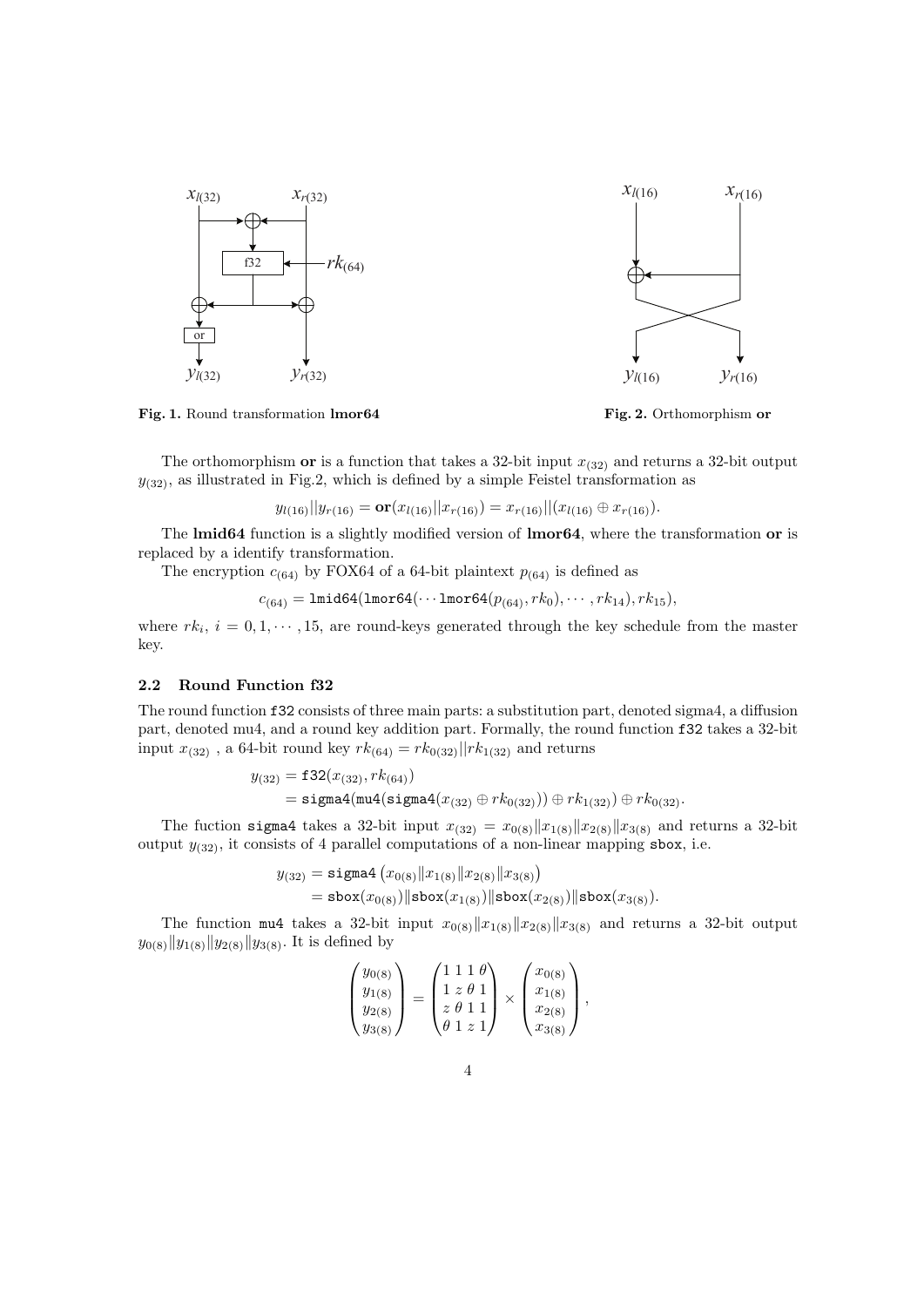where  $\theta \in \text{GF}(2^8)$  is the root of the irreducible polynomial  $m(x) = x^8 + x^7 + x^6 + x^5 + x^4 + x^3 + 1 \in$ GF(2)[*x*] and  $z = \theta^{-1} + 1$ .

#### **2.3 Key Schedule**

The key schedule procedure of FOX64 generates 16 round-keys  $rk_i$ ,  $i = 0, 1, \ldots, 15$ , from a master key *K*. Each round-key is 64-bit, denoted as a concatenation of two 32-bit strings, i.e.  $rk_i =$ *rk*<sup>*i*</sup>.0*∥rk*<sup>*i*</sup>.1.

The key schedules of FOX series are very complex compared with other existing block ciphers, each round-key is related to the secret key and it is very difficult to acquire information about secret key or other round-keys from some certain round-keys. Due to this, in this paper, we assume that all round-keys are independent with each other. One can refer [22] for the detail of the key schedule.

### **3 Some Properties of the Components of FOX64**

In this section, we study some properties of the components of FOX64 that are related to the fault attacks.

## **3.1 Differential Property of the S-box in the Substitution Layer**

Given an  $8 \times 8$  Sbox  $S(\cdot)$ ,  $\alpha, \beta \in \{0,1\}^8$ , define  $N_S(\alpha, \beta) = \#\{x \in \{0,1\}^8 : S(x) \oplus S(x \oplus \alpha) =$ *β}*, then the differential property of the Sbox can be characterized by all the possible triplets  $(\alpha, \beta, N_S(\alpha, \beta))$ . Table 1 summarizes the differential property of the Sbox employed in the substitution layer of FOX64.

| $N_S(\alpha, \beta)$ | Frequency | $N_S(\alpha, \beta)$ | Frequency |
|----------------------|-----------|----------------------|-----------|
|                      | 42871     |                      | 19        |
|                      | 15377     | 12                   |           |
|                      | 5758      | 16                   | 70        |
|                      | 680       | 256                  |           |
|                      | 754       |                      |           |

**Table 1.** Differential property of the Sbox in FOX64

*Remark 1.* Assume  $S(\cdot)$  is the Sbox of FOX64, if  $N_S(\alpha, \beta) \neq 0$ , then the expected value of  $N_S(\alpha, \beta)$ is 65536

$$
\frac{65536}{65536 - 42871} \approx 2.89
$$

This indicates that on average, one pair  $(\alpha, \beta)$  could provide about 2.89 inputs *x* such that  $S(x) \oplus$  $S(x \oplus \alpha) = \beta$ .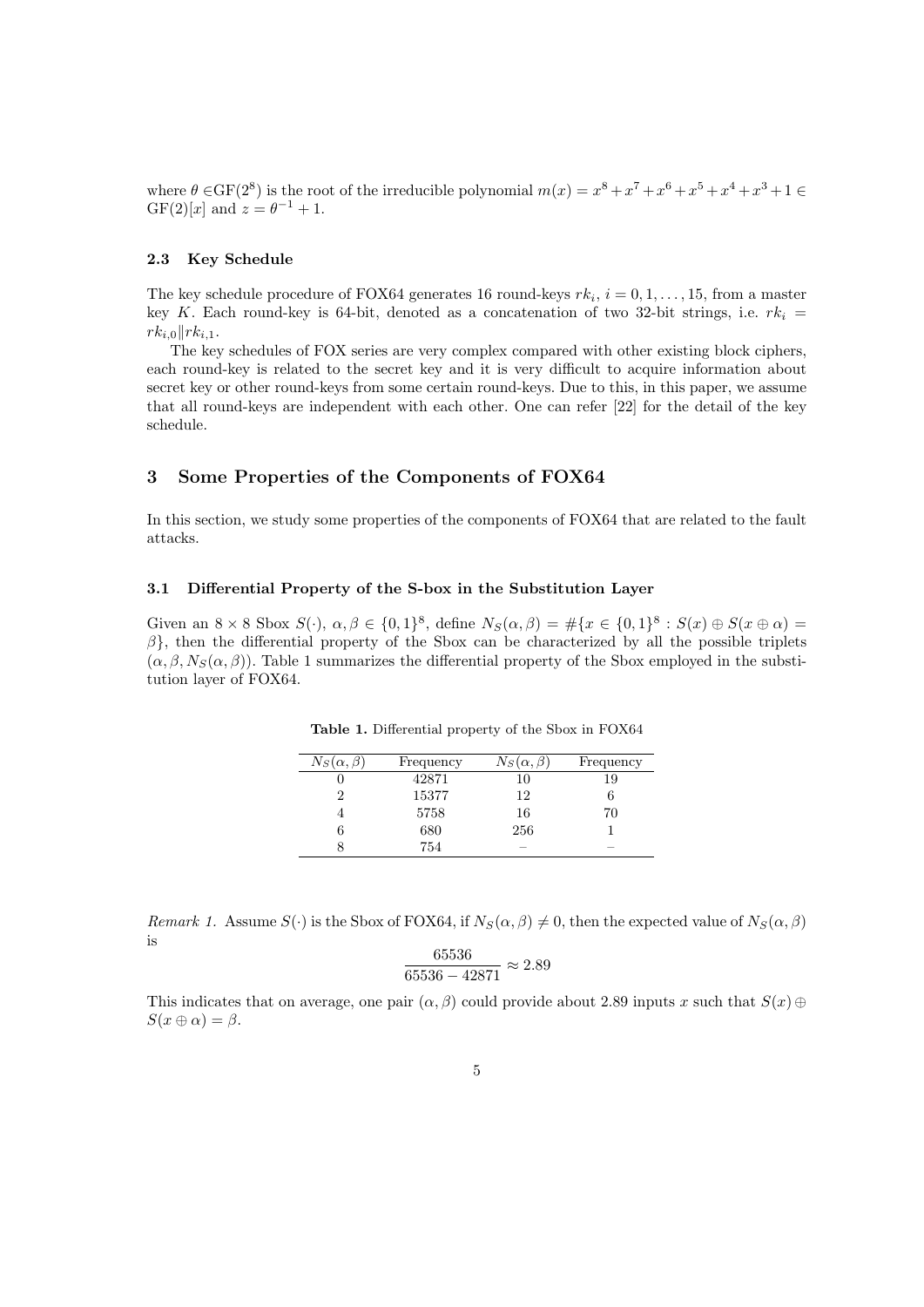#### **3.2 Inverse Property of the Diffusion Layer**

The differential branch number of mu4 is 5, which implies that any input with one non-zero byte will lead to some output with four non-zero bytes. Moreover, the inversion of  $mu4$ , denoted as mu4*−*<sup>1</sup> , can be expressed as follow:

$$
\begin{pmatrix} a & c & d & e \\ a & d & e & c \\ a & e & c & d \\ b & a & a & a \end{pmatrix},
$$

where  $a = \theta^6 + \theta^5 + \theta^4 + \theta^3 + \theta^2 + \theta$ ,  $b = \theta^7 + \theta^6 + \theta + 1$ ,  $c = \theta^7 + \theta^6 + \theta^5 + 1$ ,  $d = \theta^7 + \theta^5 + \theta^3 + \theta^2 + 1$ and  $e = \theta^7 + \theta^5 + \theta^4$ .

## **4 Previous Fault Attack on FOX64**

To briefly describe the previous fault attack [13] and our improved fault attack on FOX64 in the next section, we first introduce the following notations that will be used throughout this paper.

- **–** Assume all the round-keys, generated from the secret master key *K* through the key schedule, are  $rk_i = rk_{i,0}||rk_{i,1}, i = 0, 1, 2, \ldots, 15$ .
- **–** Denote a plaintext by *p* = *pl∥pr*, and the corresponding ciphertext by *c* = *EK*(*p*) = *cl∥cr*. This ciphertext is called the *right* ciphertext and any indeterminate states corresponding to it are called the *right* indeterminate states.
- Consider the last round of FOX64: Let  $A_{16}$  denote the input of the round function f32;  $I_1$  and *B*<sub>16</sub> denote the input and output of the first substitution layer, respectively, i.e.  $I_1 = A_{16} \oplus$  $rk_{15,0}, B_{16} = \text{sigma4}(I_1); C_{16}$  denote the output of the diffusion layer, i.e.  $C_{16} = \text{mu4}(B_{16}); I_2$ and  $D_{16}$  denote the input and output of the second substitution layer, i.e.  $I_2 = C_{16} \oplus r k_{15,1}$ ,  $D_{16} = \text{sigma4}(I_2).$
- **–** Given a 32-bit right state *X*, *X<sup>∗</sup>* denotes the *faulty* counterpart, and *∆X* = *X ⊕ X<sup>∗</sup>* denotes their difference.

As discussed in Section 2.3, due to the complexity of the key schedule, any fault attack on FOX64 aims to deduce all the round-keys.

Take the last round of FOX64 as an example, see Fig.3, both the previous fault attack and our improved fault attack (as described later) try to retrieve the 64-bit round-key by recovering the right intermediate state  $I_1$  and  $I_2$ . Once  $I_1$  and  $I_2$  are known, one can do as follows:

- $-$  According to  $I_1 = A_{16} \oplus r k_{15,0} = c_l \oplus c_r \oplus r k_{15,0}$ , we thus have  $r k_{15,0} = c_l \oplus c_r \oplus I_1$ .
- $P_1 = \text{According to } I_2 = C_{16} \oplus rk_{15,1} = \text{mul}(B_{16}) \oplus rk_{15,1} = \text{mul}(\text{sigma}(I_1)) \oplus rk_{15,1},$  we thus have  $rk_{15,1} = I_2 \oplus \text{mu4}(\text{sigma4}(I_1)).$

In order to recover the right state *I*<sup>1</sup> and *I*2, previous fault attack adopts the random byte fault model and divides the attack procedure into the following two phases.

**–** In the first phase, the adversary injects faults into the calculation of round function, and the location is between the input of the round function and input of the diffusion layer. By using both the correct ciphertext and faulty ciphertexts, he applies differential cryptanalysis on the second substitution layer to recover  $I_2$ . The number of faults in this phase is about  $2 \sim 8$  and 2*.*94 on average.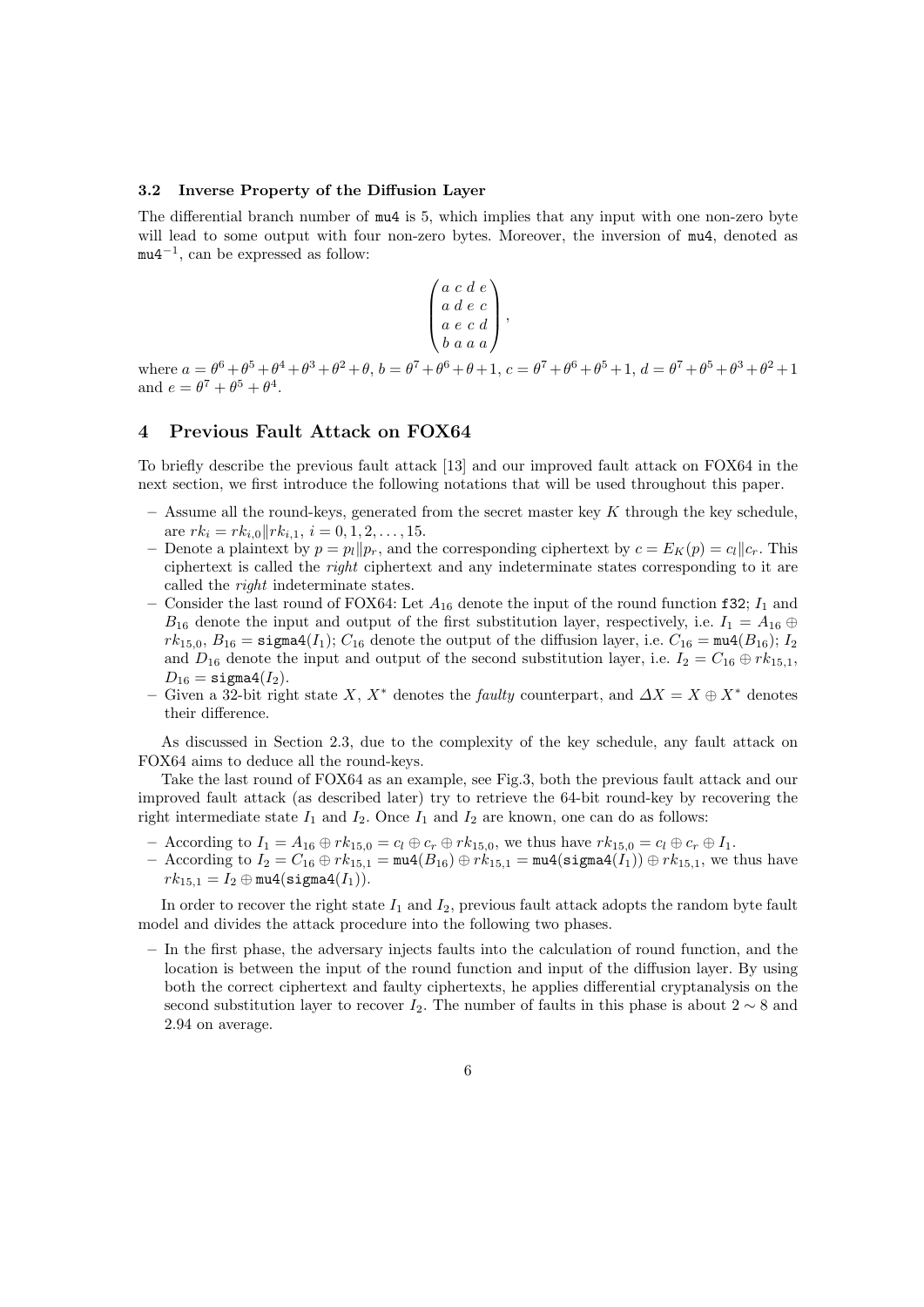

**Fig. 3.** Last round of FOX64

**–** In the second phase, the adversary also injects faults into the calculation of the round function and the location this time is only before the first substitution layer. He then applies differential cryptanalysis to the first substitution layer to recover  $I_1$  based on the correct ciphertext and those faulty ciphertexts. The number of faults in this phase is about 8 *∼* 28 and 8*.*51 on average.

In total, about  $8 \sim 31$  faults (11.45 on average) are needed to recover the right state  $I_1$  and  $I_2$ .

## **5 Improved Fault Attack On FOX64**

In this section, we present our improved fault attack on FOX64, which is, in fact, based on a differential property of two-round Lai-Massey Scheme in a fault model.

#### **5.1 A Differential Property of Two-round Lai-Massey Scheme In a Fault Model**

Consider a two-round Lai-Massey scheme in a fault model as shown in Fig.4. Let *L<sup>i</sup>* and *R<sup>i</sup>* be the left and right halves of the round input or output, where  $i = 0, 1, 2$ . Let  $A_j$  and  $D_j$  be the input and output of the bijective round function f32, where  $j = 0, 1$ . Assume a fault is induced into  $A_0$ , and denote the difference of a 32-bit state *X* as  $\Delta X$ , then we have the following proposition:

**Proposition 1.** *Given a two-round Lai-Massey scheme as described above, assume*  $\Delta L_0 = 0$ ,  $ΔR_0 = 0$ *, and a fault is induced into*  $A_0$ *, i.e.*  $ΔA_0 ≠ 0$ *. Let*  $ΔL_2 = (α_0, α_1, α_2, α_3)$ *,*  $ΔR_2 =$ (*β*0*, β*1*, β*2*, β*3) *be known values, then both the input difference and output difference of* f32 *in the second round, i.e.*  $\Delta A_1$  *and*  $\Delta D_1$ *, could be calculated.*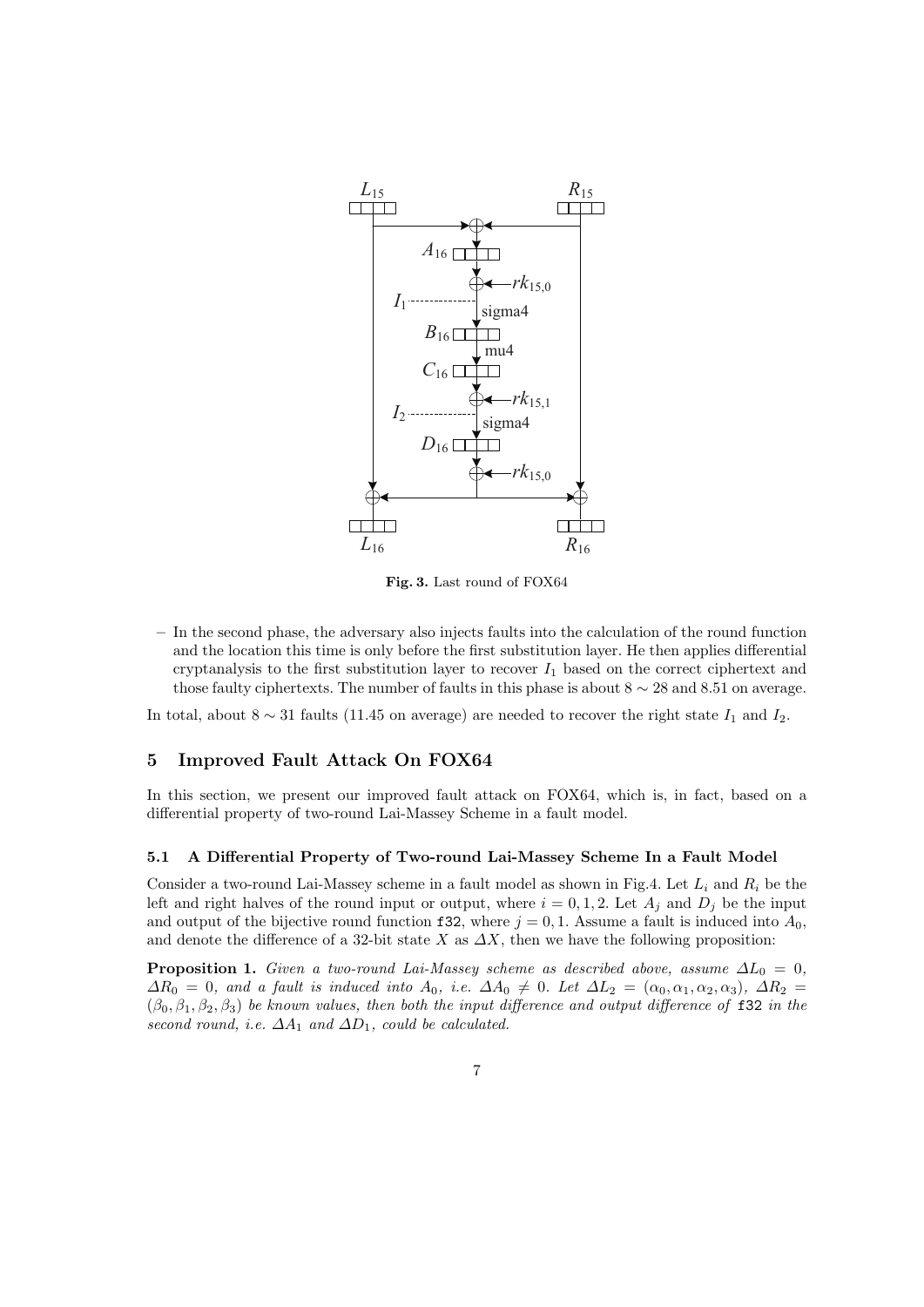

**Fig. 4.** Two round Lai-Massey scheme in a fault model

*Proof.* From  $\Delta A_0 \neq 0$ , we have  $\Delta D_0 \neq 0$ . Assume  $\Delta D_0 = (x_0, x_1, x_2, x_3)$ , then

$$
\Delta L_1 = \text{or}(\Delta L_0 \oplus \Delta D_0) = \text{or}(x_0, x_1, x_2, x_3) = (x_2, x_3, x_0 \oplus x_2, x_1 \oplus x_3), \Delta R_1 = (x_0, x_1, x_2, x_3).
$$

Notice that  $\Delta A_1 = \Delta L_1 \oplus \Delta R_1 = \Delta L_2 \oplus \Delta R_2$ , thus

$$
\varDelta A_1 = (\alpha_0 \oplus \beta_0, \alpha_1 \oplus \beta_1, \alpha_2 \oplus \beta_2, \alpha_3 \oplus \beta_3)
$$

is known. Meanwhile, from

$$
(x_2, x_3, x_0 \oplus x_2, x_1 \oplus x_3) \oplus (x_0, x_1, x_2, x_3) = (\alpha_0, \alpha_1, \alpha_2, \alpha_3) \oplus (\beta_0, \beta_1, \beta_2, \beta_3),
$$

we get

$$
(x_0, x_1, x_2, x_3) = (\alpha_2 \oplus \beta_2, \alpha_3 \oplus \beta_3, \alpha_0 \oplus \alpha_2 \oplus \beta_0 \oplus \beta_2, \alpha_1 \oplus \alpha_3 \oplus \beta_1 \oplus \beta_3).
$$

Thus

$$
\Delta D_1 = \Delta R_2 \oplus \Delta R_1
$$
  
=  $(\beta_0, \beta_1, \beta_2, \beta_3) \oplus (x_0, x_1, x_2, x_3)$   
=  $(\alpha_2 \oplus \beta_0 \oplus \beta_2, \alpha_3 \oplus \beta_1 \oplus \beta_3, \alpha_0 \oplus \alpha_2 \oplus \beta_0, \alpha_1 \oplus \alpha_3 \oplus \beta_1).$ 

which ends the proof. *⊓⊔*

*Remark 2.* Proposition 1 also holds in the situation, where the second round transformation in the two-round Lai-Massey scheme contains the orthomorphism **or**. This is due to the simplicity of **or**, leading to easy calculation of the input from the output.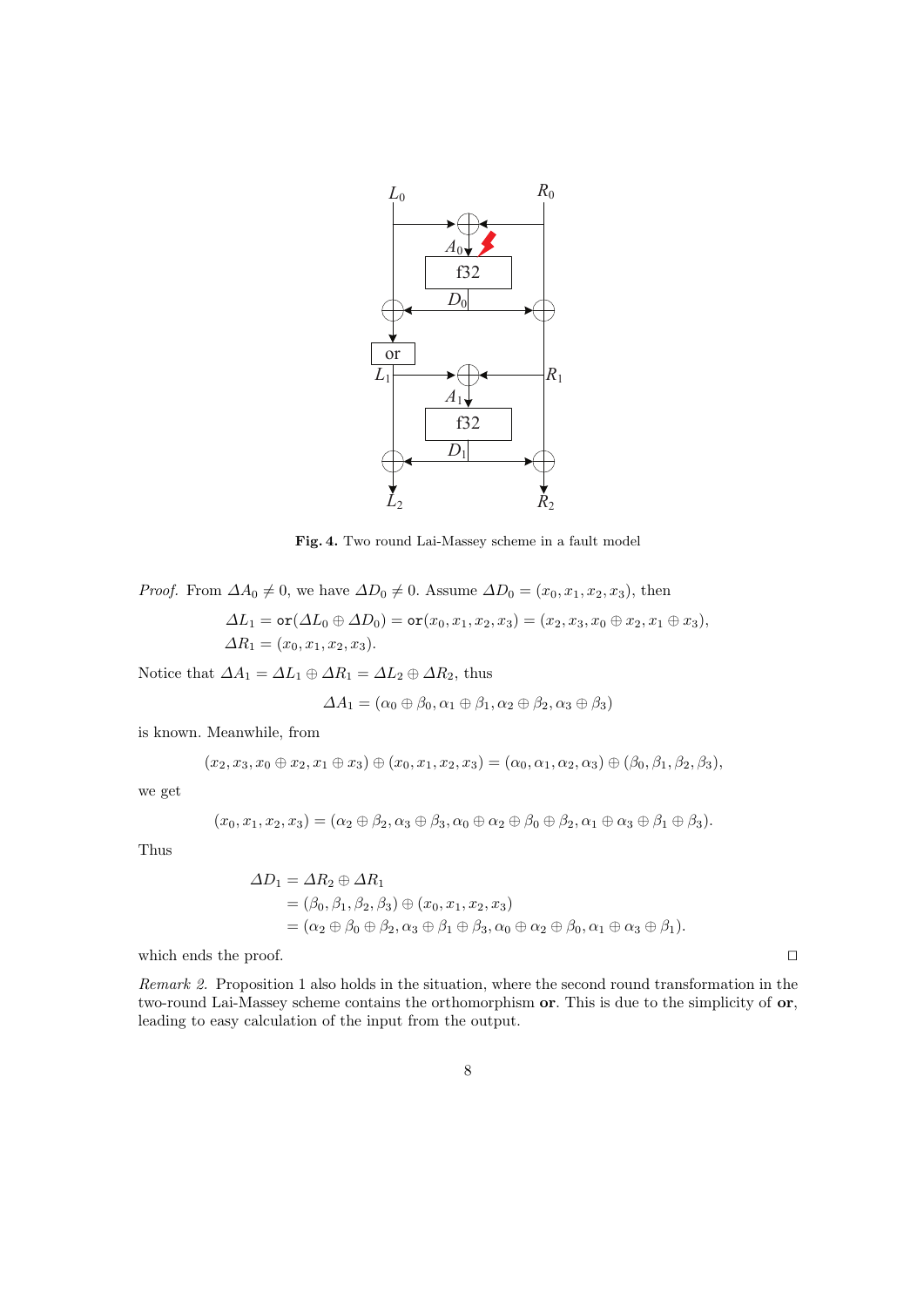#### **5.2 General Idea of the Improved Fault Attack**

We adopt the same attack model as in [13] and improve the efficiency of the previous fault attacks in the following two ways:

- **–** To retrieve the 64-bit round-key for some certain round, say the *i*-th round, previous fault attack injects sufficient faults (about 8 *∼* 31) to the same *i*-th round, while ours is to induce (less) faults at both the *i*-th and (*i−*1)-th rounds to deduce the round-key, and it can decrease the number of needed faults.
- **–** In our improved attack, the faulty ciphertexts that are obtained when faults are injected in the *i*-th round are used twice (one for deducing the  $(i + 1)$ -th round-key, and the other for deducing the *i*-th round-key), thus the number of needed faults is reduced (previous fault attack use those ciphertexts only once for deducing the *i*-th round-key).

We briefly summarize the improved fault attack below:

- 1. Choose an arbitrary plaintext, encrypt it with the secret key and obtain the ciphertext. For the same plaintext, induce several random byte faults into the input of the round function in each round, obtain these faulty ciphertexts.
- 2. Deduce the last round-key through the right ciphertext and the faulty ciphertexts that are obtained when faults are induced in the last round and penultimate round.
	- (a) Consider the right ciphertext and faulty ciphertexts that are obtained when faults are induced into the last round, recover the right input state before the second substitution layer sigma4 in the last round.
	- (b) Consider the right ciphertext and faulty ciphertexts that are obtained when faults are induced into the penultimate round, recover the right input state before the first substitution layer sigma4 in the last round.
	- (c) Use the right intermediate states obtained from  $(a)(b)$  and the correct ciphertext, directly deduce the 64-bit round-key in the last round.
- 3. Since the last round-key is obtained, we can peel off the last round encryption to obtain the output of the penultimate round, thus the other faulty ciphertexts could be similarly used to recover the last second round-key. In general, this technique can be iteratively adopted to deduce all round-keys from the 2nd round to the 15-th round in the reverse order.
- 4. Recover the first round-key as described in Section 4.

### **5.3 Attack Procedure**

**Step 1 Data gathering.** Choose an arbitrary plaintext  $p = p_l || p_r$ , and obtain the right ciphertext  $c = c_l || c_r$  under the secret user key *K*. For the same plaintext *p*, induce several random byte faults into the input of the round function f32 in each round, and obtain these faulty ciphertexts.

#### **Step 2 Recover the last round-key**  $rk_{15}$ **.**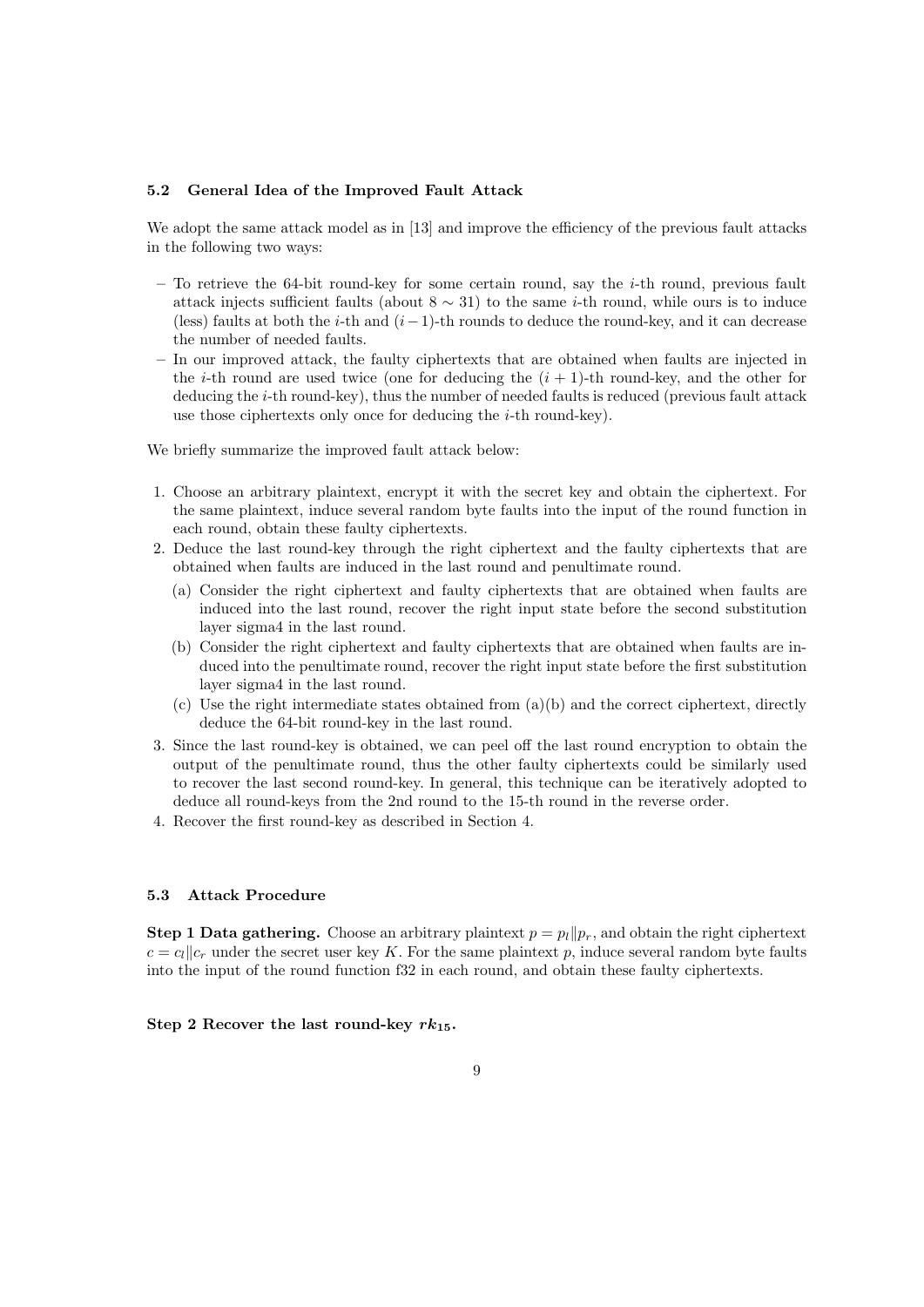

**Fig. 6.** Attack last round in Step 2.2



**Fig. 5.** Attack last round in Step 2.1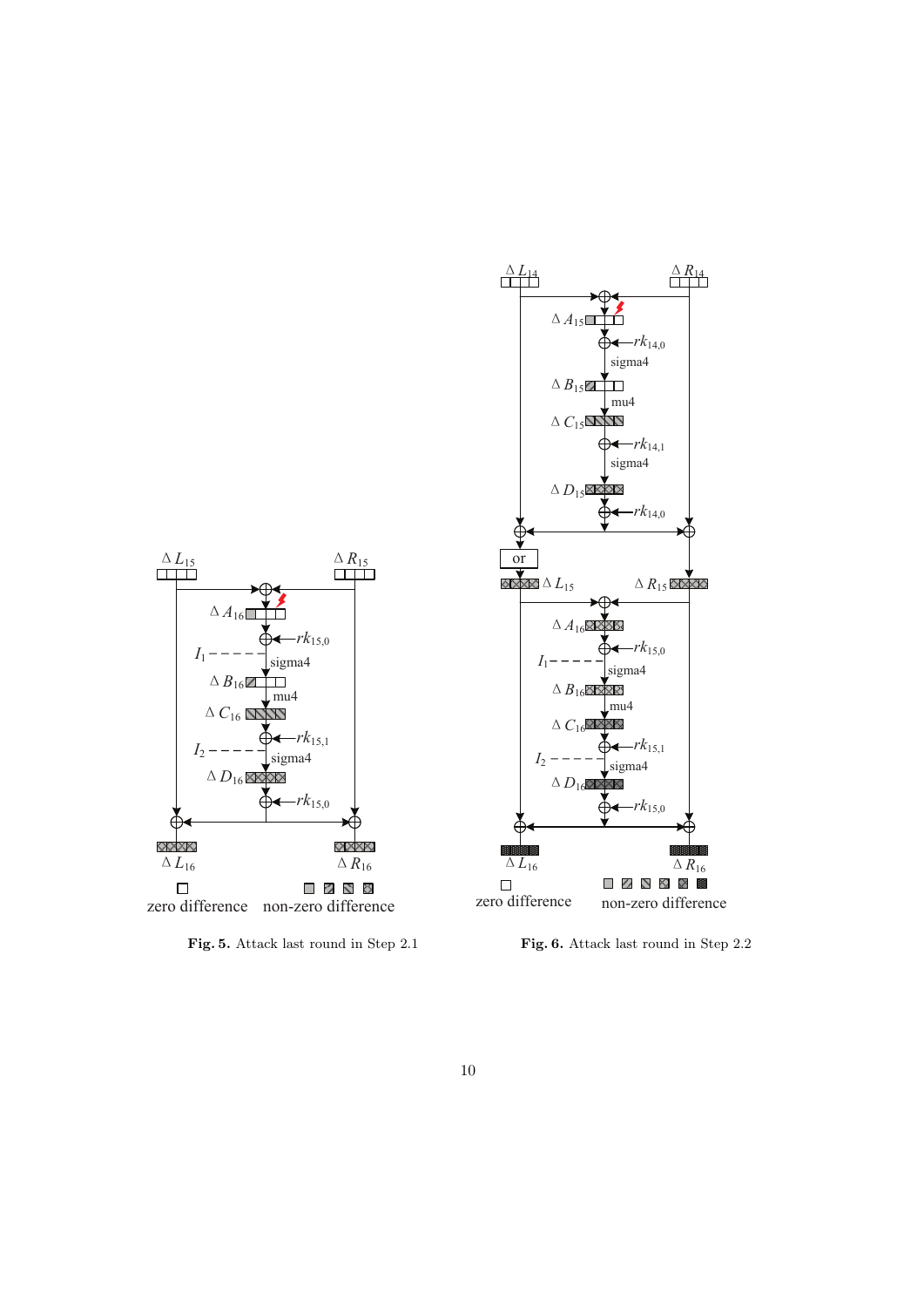**Step 2.1 Recover the right input state** *I*<sup>2</sup> **before the second substitution layer in the last round** This is finished by considering the right ciphertext and faulty ciphertexts  $c^* = c_l^* || c_r^*$ , which are obtained when faults are induced into the last round. The attack procedure is depicted in Fig.5.

On the basis of assumption of one random byte fault,  $\Delta A_{16}$  has  $4 \times 255 = 1020$  possibilities, so is  $\Delta B_{16}$ , thus  $\Delta C_{16} = \text{mu}4(\Delta B_{16})$  also has only 1020 possibilities. The output difference after the second substitution layer can be calculated by  $\Delta D_{16} = \Delta L_{16} \oplus \Delta L_{15} = c_l \oplus c_l^*$ . For all possible values of (*∆C*16*, ∆D*16), when apply differential cryptanalysis, this would lead to many possibilities of  $I_2 = C_{16} \oplus r k_{15,1}$ . We can further decrease the number of  $I_2$  candidates by repeating the above method through other collected faulty ciphertexts, until the candidate set of *I*<sup>2</sup> has only one element.

**Step 2.2 Recover the right input state** *I*<sup>1</sup> **before the first substitution layer in the last** round This is finished by considering the right input state  $I_2$  deduced in step 2.1 and the faulty ciphertexts  $c^* = c_l^* || c_r^*$ , which are obtained when faults are induced in the penultimate round. The attack procedure is depicted in Fig.6.

Since the round-key addition layer doesn't influence the difference, according to proposition 1, both  $\Delta A_{16}$  and  $\Delta D_{16}$  could be calculated by  $\Delta L_{16} = \Delta c_l$  and  $\Delta R_{16} = \Delta c_r$ . Moreover,  $D_{16}$  is obtained through  $D_{16} = \texttt{sigma4}(I_2)$ , thus  $D_{16}^* = D_{16} \oplus \Delta D_{16}$  is known, and  $\Delta C_{16}$  can be obtained as

$$
\begin{aligned} \Delta C_{16} &= C_{16} \oplus C_{16}^* \\ &= \texttt{sigma4}^{-1}(D_{16}) \oplus rk_{15,1} \oplus \texttt{sigma4}^{-1}(D_{16}^*) \oplus rk_{15,1} \\ &= \texttt{sigma4}^{-1}(D_{16}) \oplus \texttt{sigma4}^{-1}(D_{16}^*), \end{aligned}
$$

where sigma4*−*<sup>1</sup> is the inversion of sigma4.

According to  $\text{mu}4^{-1}$ ,  $\Delta B_{16}$  can be calculated by  $\Delta B_{16} = \text{mu}4^{-1}(\Delta C_{16})$ . After getting sufficient pairs ( $\Delta A_{16}$ ,  $\Delta B_{16}$ ) from the correct and faulty ciphertexts, we can apply the differential cryptanalysis on the first substitution layer to uniquely deduce the right input state  $I_1 = A_{16} \oplus rk_{15,0}$ before this substitution layer.

**Step 2.3 Recover the last round-key**  $rk_{15,0}$  and  $rk_{15,1}$  This is finished by directly calculating these round-keys from the right intermediate state  $I_1$ ,  $I_2$  as described in Section 4.

**Step 3 Recover round-keys from the 2-nd round to the 15-th round in reverse order.** Since the last round-key is obtained, we can peel off the last round to obtain the output of the penultimate round. Then the same technique as described in Step 2 could be used to recover other round-keys. More precisely, we can do as follows:

For  $i = 2, 3, \ldots, 15$ , consider the right ciphertext and faulty ciphertexts when faults are induced in the (16*−i*)-th and (17*−i*)-th round, peel off the last (*i−*1)-th round(s) according to the deduced round-key(s), and use these outputs of the  $(17 - i)$ -th round to recover the  $(17 - i)$ -th round-key. This can be finished by adopting the same technique as in Step 2.

**Step 4 Recover the first round-key.** According to the recovered round-keys from the 2-nd round to the 16-th round, obtain the outputs of the first round for the right ciphertext and faulty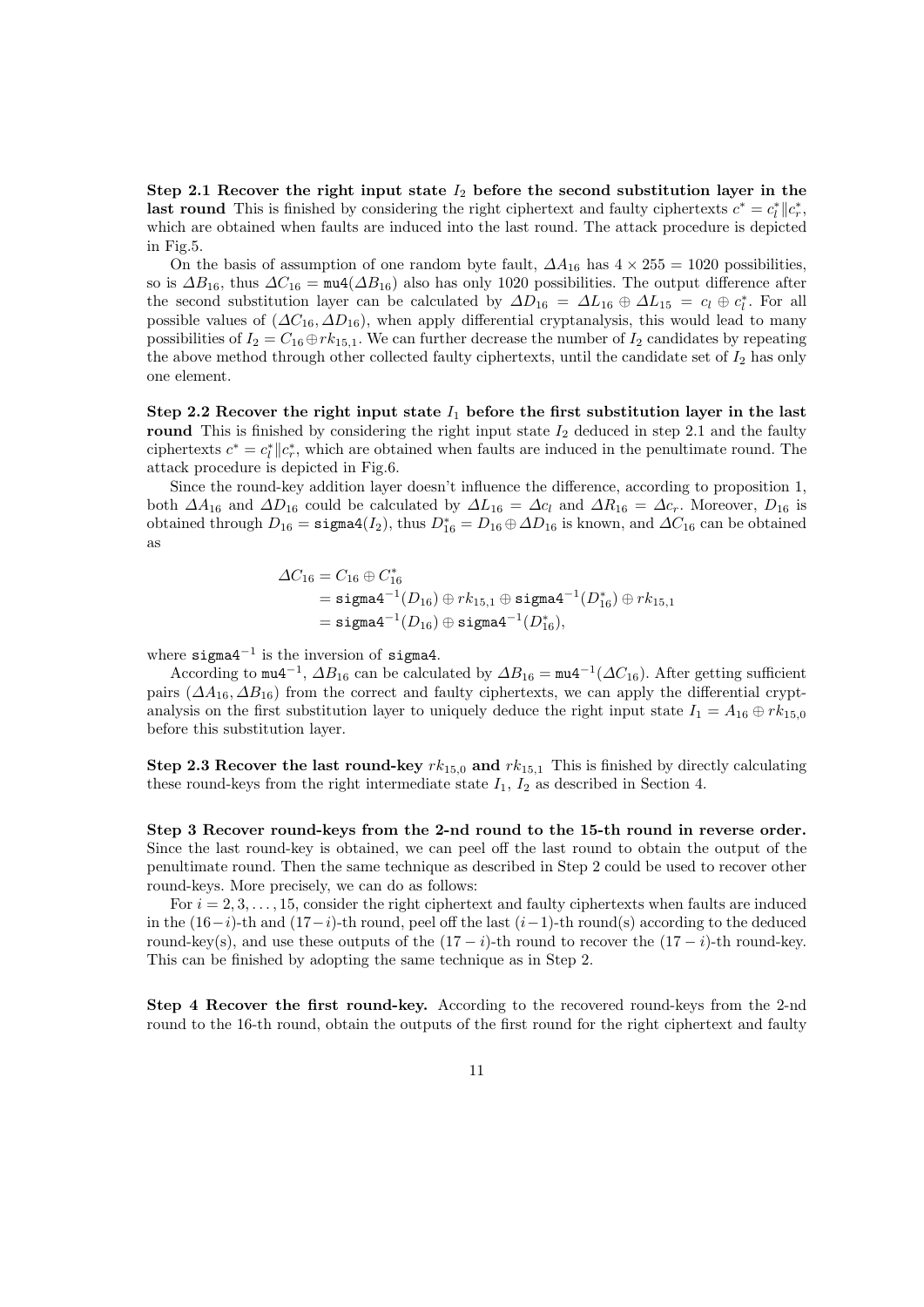ciphertexts when faults are induced in the first round. Retrieve the first round-key using the same technique as described in Section 4.

### **5.4 Complexity Analysis**

To evaluate how many faults are needed to recover the whole round-keys, we firstly concentrate on the one round situation. It is easy to show that, to recover one round-key, the main complexity is dominated by step 2.1 and step 2.2.

In step 2.1, *∆C*<sup>16</sup> has 1020 possibilities, so to uniquely deduce all bytes of *I*<sup>2</sup> (thus *D*16), the number of faulty ciphertexts, denoted by *N*, must be satisfied

$$
256^4 \times \left(\frac{1020}{255^4}\right)^N \le 1.
$$

In general, if the differential distribution table of the S-box is good enough, two faults (i.e.  $N = 2$ ) can uniquely retrieve  $I_2$ .

According to the differential property of the Sbox of FOX64, if  $N_S(\alpha, \beta) \neq 0$ , this difference pair  $(\alpha, \beta)$  will lead to about 2.89  $\approx$  3 possible inputs to the Sbox. Then we can use a similar technique [17] to analyze the complexity in step 2.2 as follows:

When the number of faulty ciphertexts is 2, we have one possible value left for  $I_1$  with probability

**Prob** = 
$$
\left(\frac{\binom{255}{2} \times \binom{255-2}{2}}{\binom{255}{2}^2}\right)^4 \approx 93.88\%.
$$

When the number of faulty ciphertexts is 3, we have one possible value left for  $I_1$  with probability

$$
\mathbf{Prob} = \sum_{k=0}^{2} \left( \frac{\binom{255}{2} \times \binom{2}{k} \times \binom{255-2}{2-k}}{\binom{255}{2}^2} \times \frac{\binom{255}{k} \times \binom{255-k}{2}}{\binom{255}{k} \times \binom{255}{2}} \right)^4 \approx 99.95\%.
$$

The above analysis indicates that, in most cases, about  $4 \sim 6$  faults are enough to uniquely deduce the round-key (excluding the first round). Note that, to recover the first round-key, we have to use the same technique as in [13], i.e. we must induce about 8 *∼* 31 faults. Thus, to retrieve the whole round-keys, we need  $2 \times 16 + 6 = 38$  faults in the best case. The general case of the needed faults for obtaining the whole (each) round-key(s) are analyzed in Section 6.

## **6 Experimental Results**

Our proposed fault attack against the last round of FOX64 has been successfully implemented through computer simulation, and the fault injection is simulated by computer software. We implement the attack procedure in C++ code and execute it on a PC with Intel Pentium 1.80 GHz processor. We repeat the attack 10000 times and the results are shown in Fig.7.

From Fig.7, it is observed that step 2.1 requires from 2 to 5 faults (2.11 on average), while step 2.2 requires from 2 to 7 faults (2.14 on average). The complete attack requires from 4 to 9 faults and the average value is 4.25. A comparison between our proposed and the previous fault attack [13] against the last round of FOX64 is shown in Table 2.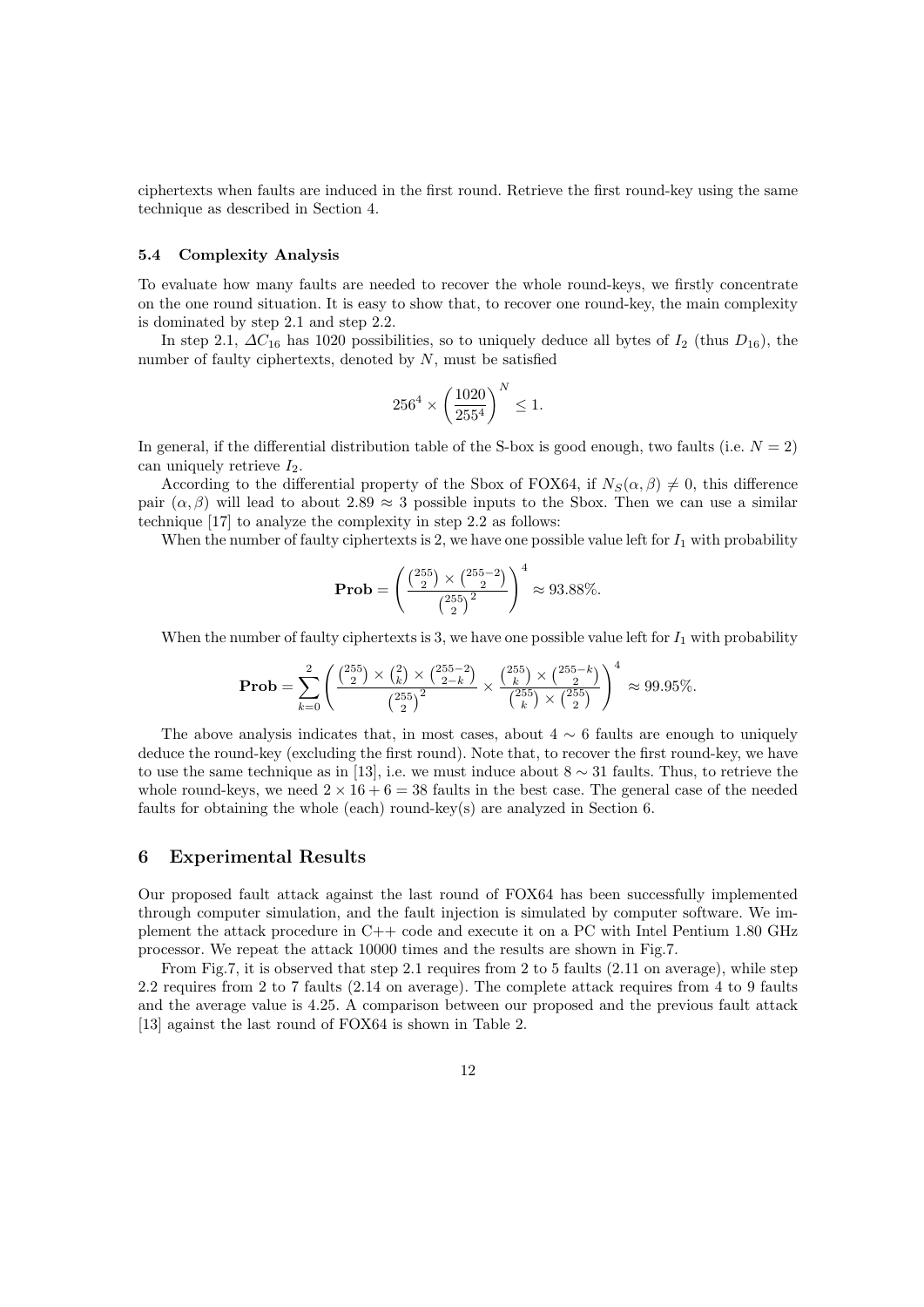

**Fig. 7.** Simulation results of the improved fault attack against the last round of FOX64

| <b>Fault Location</b>      | No. of Faults | No. of Faults | No. of Faults | Source    |
|----------------------------|---------------|---------------|---------------|-----------|
|                            | Minimum       | Average       | Maximum       |           |
| Last round                 |               | 11.45         | -31           | [13]      |
| Last and penultimate round | 4             | 4.25          |               | Section 5 |

**Table 2.** Comparison with fault attacks against the last round of FOX64

| Table 3. Comparison with fault attacks against the whole rounds of FOX64 |  |  |  |  |  |
|--------------------------------------------------------------------------|--|--|--|--|--|
|--------------------------------------------------------------------------|--|--|--|--|--|

| No. of Fault Locations No. of Faults No. of Faults Source |           |         |           |
|-----------------------------------------------------------|-----------|---------|-----------|
|                                                           | Best Case | Average |           |
| 16                                                        | 128       | 183.20  | [13]      |
| 16                                                        | 38        | 43.31   | Section 5 |

Table 2 shows that to derive the last round-key, our improved fault attack requires less faulty ciphertexts, an average of about 4.25 faults compared to 11.45 faults required in the previous fault attack [13]. Thus to recover the whole round-keys, our fault attack needs about  $4.25 \times 8 +$  $(11.45 - 2.14) = 43.31 (4 \times 8 + (8 - 2) = 38$  in the best case) faults on average, while about  $11.45 \times 16 = 183.20$  ( $8 \times 16 = 128$  in the best case) faults on average are needed using the method in [13]. This is shown in Table 3.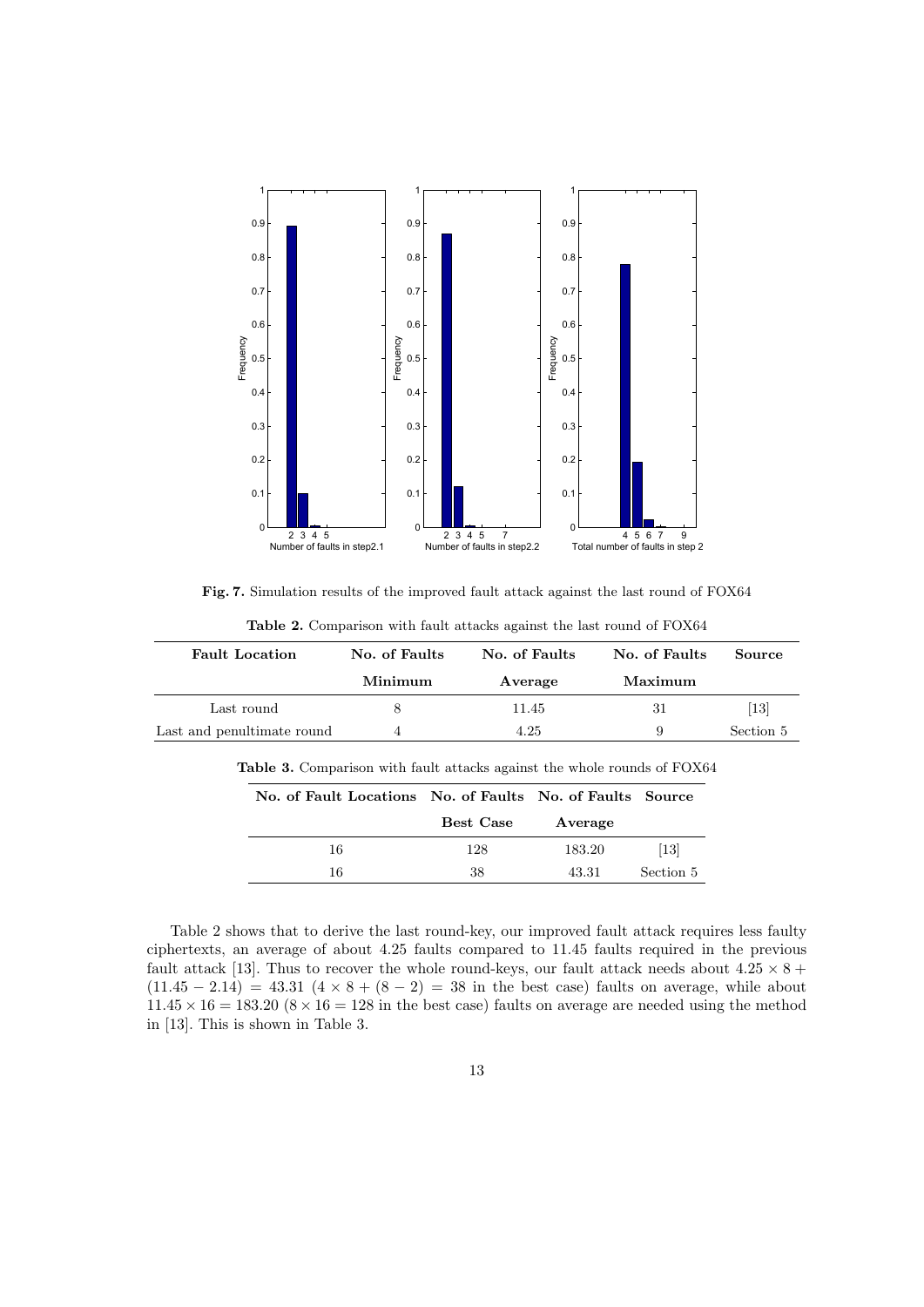## **7 Conclusion**

A detailed fault analysis of FOX64 is studied in this paper, after carefully observing a differential property of two round Lai-Massey scheme in a fault model, an improved fault attack on FOX64 is proposed. Compared with the previous attack, the number of needed faults in the proposed attack is significantly reduced, this is caused by the fact that many faulty ciphertexts can be used twice according to the observed property.

We remind that the technique of the new attack on FOX64 can also be extended to other series of the block cipher family FOX. We also point out that, due to the characteristic of the key schedule, it seems hard to improve the efficiency of the fault based attack on FOX.

## **Acknowledgements**

The work in this paper is supported by the National Natural Science Foundation of China (No: 61103192, 61070215), the Program for Changjiang Scholars and Innovative Research Team in University of Ministry of Education of China (No: IRT1012), the Fund for Creative Research Groups of the Natural Science Foundation of Hunan Province, China (No: 11FH002), and the open research fund of State Key Laboratory of Information Security (No: 01-02-5).

### **References**

- 1. S. Ali and D. Mukhopadhyay and M. Tunstall. Differential Fault Analysis of AES using a Single Multiple-Byte Fault. Cryptology ePrint Archive: Report 2010/636, available through: http://eprint.iacr.org/2010/636.
- 2. R. Anderson and M. Kuhn. Tamper resistance a cautionary note. Second USENIX workshop on eletronic commerce, 1996, pp. 1–11.
- 3. R. Anderson and M. Kuhn. Low cost attacks on tamper resistant devices. Security Protocols 1997, LNCS 1361, pp. 125–136, Springer, 1997.
- 4. Frederik Armknecht and Willi Meier. Fault Attacks on Combiners with Memory. SAC 2005, LNCS 3897, pp. 36–50, Springer, 2006.
- 5. H. Bar-El, H. Choukri, D. Naccache, M. Tunstall, and C. Whelan. The sorcerer's apprentice guide to fault attacks. Proceedings of the IEEE, Vol 94(2): 370–386, 2006.
- 6. G. Bertoni, L. Breveglieri, I. Koren, P. Maistri, and V. Piuri, Error Analysis and Detection Procedures for a Hardware Implementation of the Advanced Encryption Standard, IEEE Transactions on Computers, Vol 52(4): 492–505, 2003.
- 7. Alexandre Berzati, Cécile Canovas-Dumas, and Louis Goubin. Fault Analysis of Rabbit: Toward a Secret Key Leakage. INDOCRYPT 2009, LNCS 5922, pp. 72–87, Springer, 2009.
- 8. E. Biham and A. Shamir. Differential Fault Analysis of Secret Key Cryptosystems. CRYPTO 97, LNCS 1294, pp. 513–525, Springer, 1997.
- 9. E. Biham, L. Granboulan and P. Q. Nguyn, Impossible Fault Analysis of RC4 and Differential Fault Analysis of RC4. FSE 2005, LNCS 3557, pp. 359-367, Springer, 2005.
- 10. J. Blömer and J.-P. Seifert. Fault Based Cryptanalysis of the Advanced Encryption Standard (AES). FC 2003, LNCS 2742, pp. 162–181, Springer, 2003.
- 11. D. Boneh, R. A. DeMillo, R. J. Lipton. On the importance of checking cryptographic protocols for faults. EUROCRYPT'97, LNCS 1233, pp. 37–51, Springer, 1997.
- 12. A. Boseher and H. Handschuh. Masking Does Not Protect Against Differential Fault Attacks. In FDTC 2008, pp. 35-40, IEEE Computer Society, 2008.